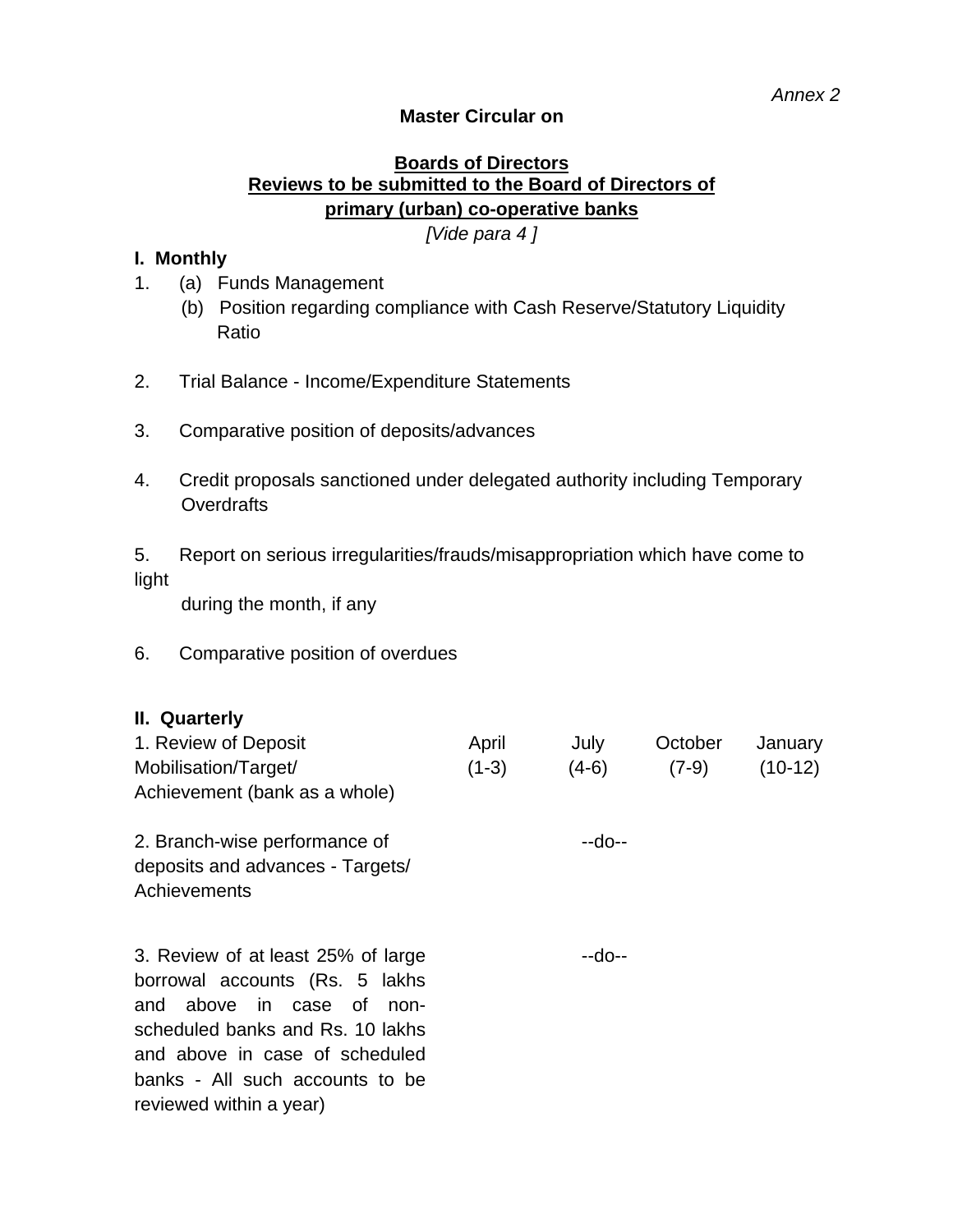| 4. Review of recovery performance<br>as also action against defaulters                                                                      |                  | $-do-$                    |                         |                       |
|---------------------------------------------------------------------------------------------------------------------------------------------|------------------|---------------------------|-------------------------|-----------------------|
| 5.Inter-branch<br>Reconciliation/House-keeping<br>position of branches                                                                      |                  | $-do-$                    |                         |                       |
| 6. Action taken on major frauds/<br>serious irregularities<br>7. Review of action taken on<br>internal inspection reports and<br>compliance | April<br>$(1-3)$ | July<br>$(4-6)$<br>$-do-$ | October<br>$(7-9)$      | January<br>$(10-12)$  |
| 8. Advances to directors/their<br>relatives - observance of RBI<br>guidelines                                                               | May<br>$(1-3)$   | August<br>$(4-6)$         | Novemb<br>er<br>$(7-9)$ | February<br>$(10-12)$ |
| Advances to single party/<br>9.<br>connected group - observance of<br><b>RBI</b> guidelines                                                 |                  | $-do-$                    |                         |                       |
| <b>Review of Annual Business</b><br>10.<br>Plan                                                                                             | April<br>$(1-3)$ | July<br>$(4-6)$           | October<br>$(7-9)$      | January<br>$(10-12)$  |
| III. Half-yearly                                                                                                                            |                  |                           |                         |                       |
| Review of capital expenditure<br>1.<br>vis-à-vis capital budget                                                                             |                  | January<br>$(7-12)$       |                         | July<br>$(1-6)$       |
| 2.<br>Review of distribution of<br>deposits/ advances and credit<br>deposit ratio                                                           |                  | February<br>$(7-12)$      |                         | August<br>$(1-6)$     |
| 3.<br>Review of action taken on<br>concurrent audit report                                                                                  |                  | --do--                    |                         | --do--                |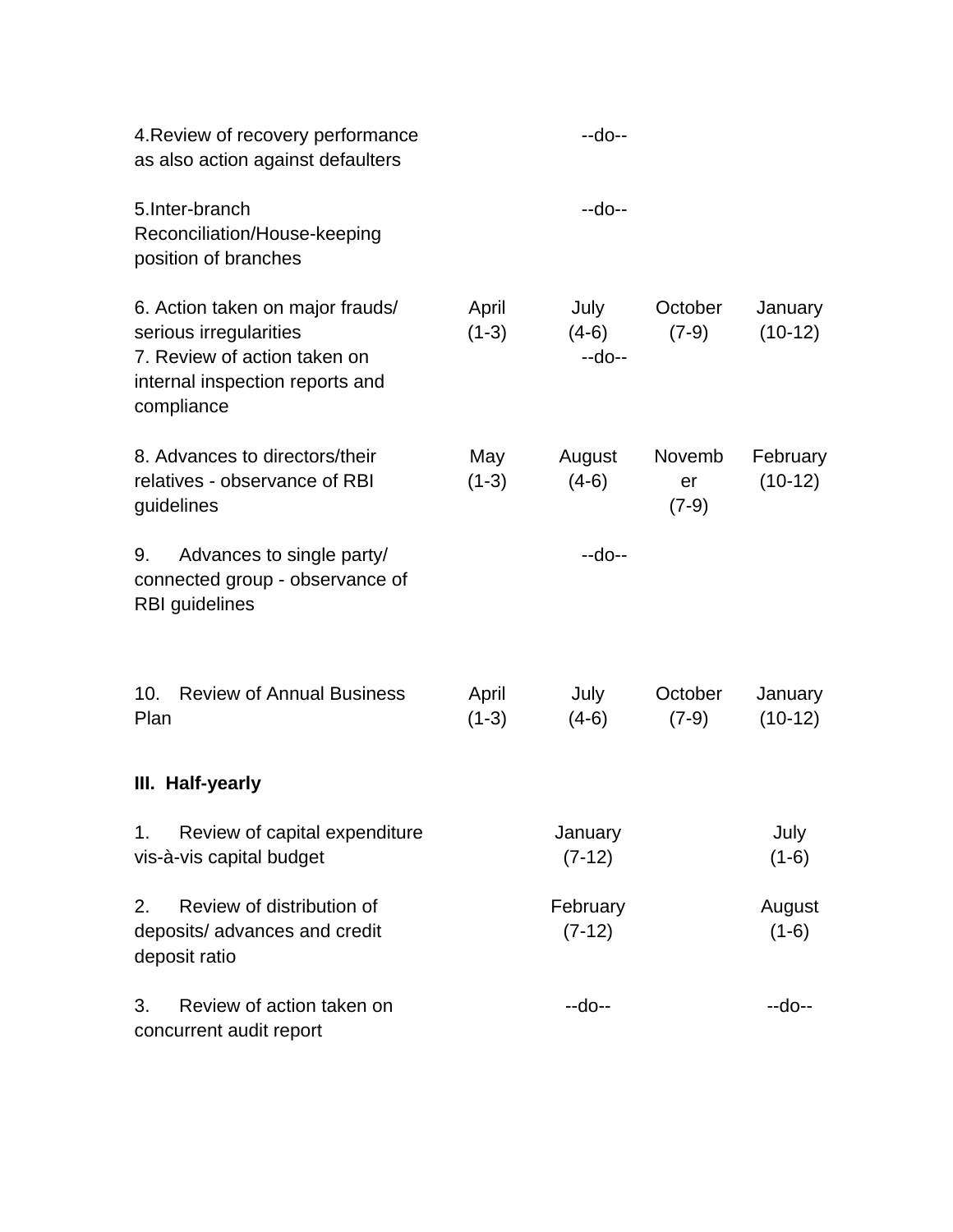| 4.<br>Review of action taken on the<br>findings of RBI Inspection Report/<br><b>Statutory Audit Report</b> | April<br>$(10-3)$  | October<br>$(4-9)$  |
|------------------------------------------------------------------------------------------------------------|--------------------|---------------------|
| 5.<br>Review of priority<br>sector/weaker section lendings                                                 | --do--             | --do--              |
| 6.<br>Review of performance in<br>mobilisation of deposits under<br><b>NRE/FCNR</b> scheme                 | --do--             | $-do-$              |
| <b>Review of Merchant Banking</b><br>7.<br><b>Business</b>                                                 | $-do-$             | --do--              |
| Review of action taken on<br>8.<br>Audit/ Vigilance Committee of the<br><b>Directors</b>                   | --do--             | $-do-$              |
| <b>Review of Customer Service</b><br>9.                                                                    | May<br>$(10-3)$    | November<br>$(4-9)$ |
| 10. Review of security<br>arrangements                                                                     | --do--             | $-do-$              |
| 11. Half-yearly working results/<br>Review of performance of<br>branches - income and<br>expenditure       | August<br>$(10-3)$ | February<br>$(4-9)$ |
|                                                                                                            |                    |                     |

# **IV. Annual**

| 1. | Review of bad debts proposed to be written-off | (April) |
|----|------------------------------------------------|---------|
| 2. | Report on frauds and action taken              | (April) |
| 3. | Review of foreign exchange business            | (April) |
| 4. | Review of donations made during the year       | (April) |